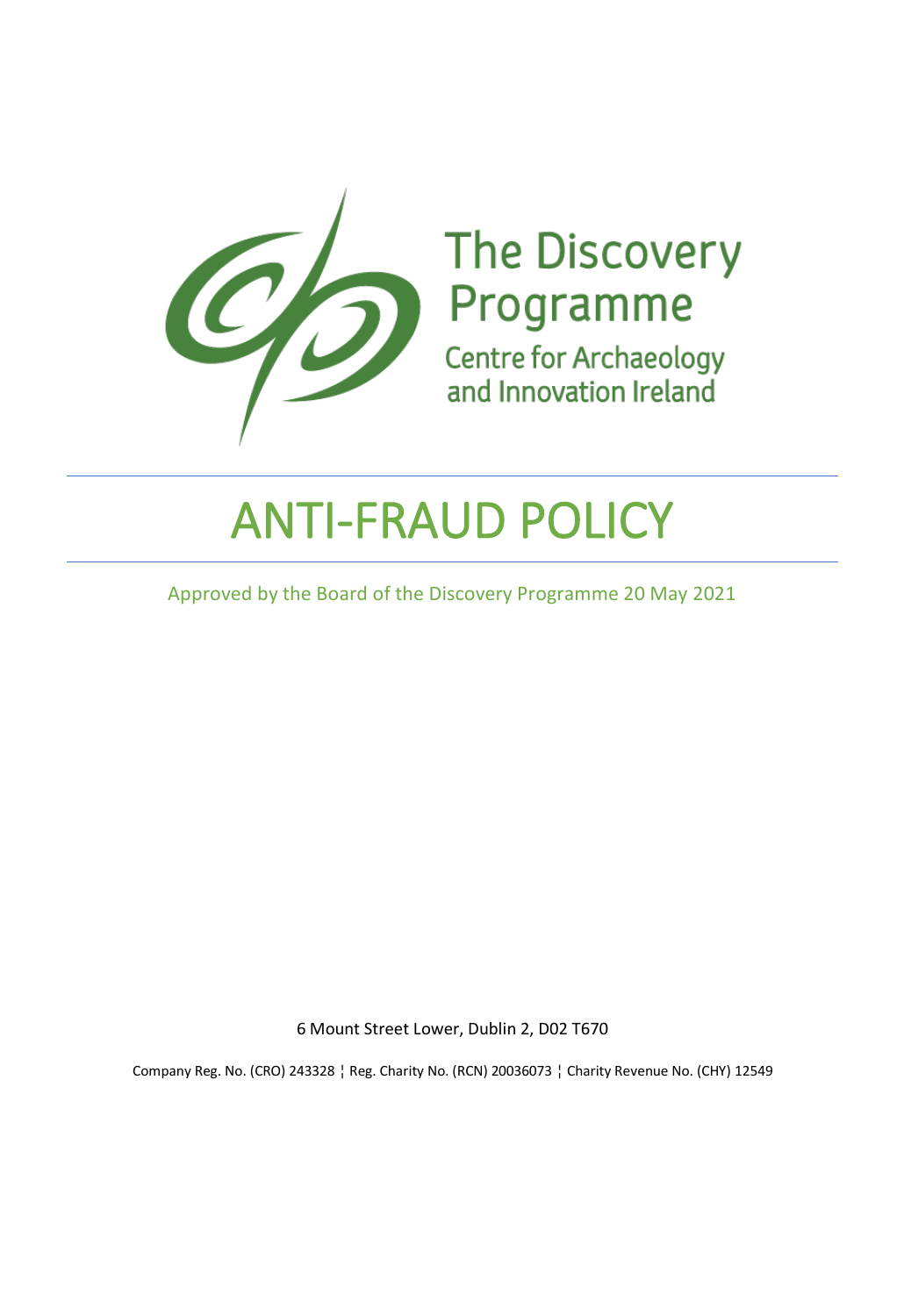# Contents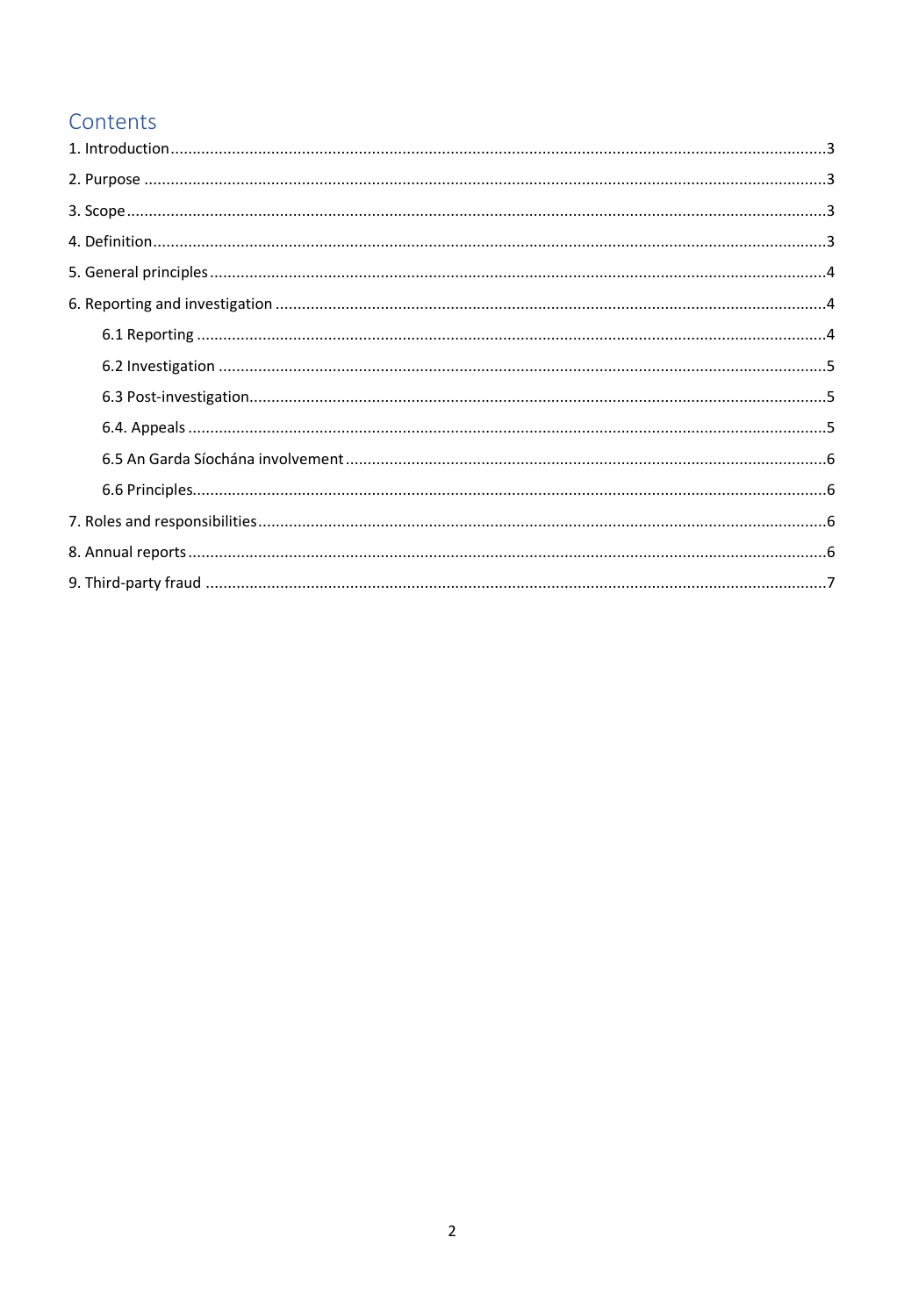# <span id="page-2-0"></span>1. Introduction

The Discovery Programme is committed to protecting the public funds with which it has been entrusted and ensuring these funds are used for their intended purpose. In this regard, the Discovery Programme is cognisant of the importance of ensuring it preserves the highest standards of honesty, transparency, probity and accountability so as to protect its reputation from fraudulent activity. All members of the board and staff of the Discovery Programme play a key role in achieving these aims. It is the policy of the Discovery Programme to identify and promptly investigate any possibility of fraudulent or related dishonest activities and, when appropriate, to pursue legal remedies available under law.

The repayment of losses will be sought in all cases and the Discovery Programme would normally expect to recover all costs in addition to the recovery of losses.

# <span id="page-2-1"></span>2. Purpose

The purpose of this Anti-Fraud Policy is to safeguard the proper use of the Discovery Programme's finances and resources and to set out the responsibilities of those working for and on its behalf in observing and upholding the Discovery Programme's position on fraud.

# <span id="page-2-2"></span>3. Scope

This Anti-Fraud Policy applies to members of the Board of the Discovery Programme and staff of the Discovery Programme.

Any member of staff against whom prima facie evidence of fraud is found will be the subject of disciplinary procedures in line with Discovery Programme's Disciplinary Procedure up to and including dismissal. Such individuals may also be subject to legal action. The minister will be informed if prima facie evidence of fraud is found against any member of the board. Such individuals may also be subject to legal action.

This policy relates to fraud involving the Discovery Programme's funds and assets and is applicable to all Discovery Programme-controlled funds, assets, commissions and consultancy projects administered by the Discovery Programme.

The Discovery Programme's Anti-Fraud Policy is a key component of its risk management process. Board members and members of staff should ensure they are familiar with the requirements of relevant Discovery Programme policies.

# <span id="page-2-3"></span>4. Definition

The term 'fraud' is used to describe such acts of dishonesty as deception, bribery, forgery, extortion, corruption, theft, conspiracy, embezzlement, misappropriation, false representation, concealment of material facts, false pretence, false accounting and collusion in the foregoing. For the purposes of this policy, the term 'fraud' includes attempted fraud.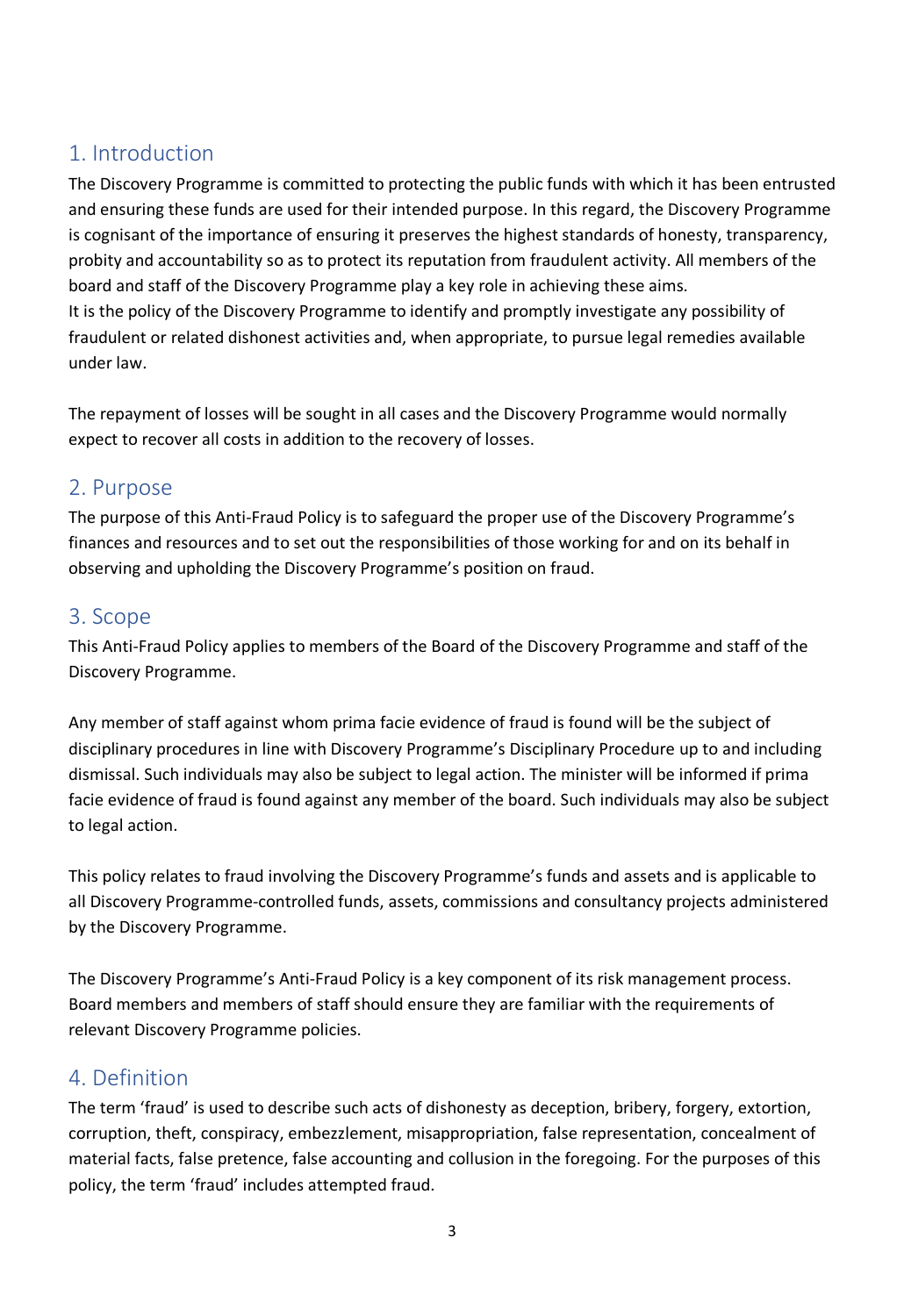For practical purposes fraud may be defined as the use of deception to obtain an advantage or attempt to obtain an advantage, avoid an obligation or cause loss to another party.

It is not possible to give an exhaustive list of the activities and behaviours which constitute fraud. The following are some examples of fraudulent behaviour:

- Knowingly creating false or misleading financial reports
- Offering or accepting gifts or hospitality in return for favourable decisions
- Claiming payment for goods not received or services not performed
- Claiming payment for time not worked
- Submitting false or exaggerated claims for reimbursement of expenses
- Forging or altering documents
- Purchasing items for personal use with Discovery Programme funds
- Theft, misappropriation or unauthorised use of Discovery Programme property

# <span id="page-3-0"></span>5. General principles

It is the Discovery Programme's policy to promote a culture of integrity and honesty and to safeguard the Discovery Programme's resources by ensuring that opportunities for fraud and corruption are reduced to the lowest possible level of risk by:

- operating an effective system of governance and internal control
- promoting the necessity and requirement for high standards of personal conduct through the *Code of Practice for the Governance of State Bodies*
- disseminating related policies, procedures and guidelines
- promoting a culture of transparency
- ensuring that appropriate management resources and structures are in place to detect any incidence of fraud
- the timely and appropriate management of any allegation of fraud in accordance with relevant policies and procedures
- equal and fair treatment of all who become the subject of a fraud investigation.

Individuals who cover up, obstruct, fail to report or monitor a fraud of which they become aware, or should become aware, may be considered an accessory after the fact and may be subject to disciplinary action. Persons who threaten retaliation against a person reporting a suspected fraud may be subject to disciplinary action. Additionally, persons reporting a fraud knowing the allegation to be false may be subject to disciplinary action.

# <span id="page-3-1"></span>6. Reporting and investigation

#### <span id="page-3-2"></span>6.1 Reporting

Staff and board members have a responsibility to report any suspicion of fraud without delay in accordance with the procedures set down in this policy. Additionally, employees and board members are required to cooperate with any investigations into fraudulent activity.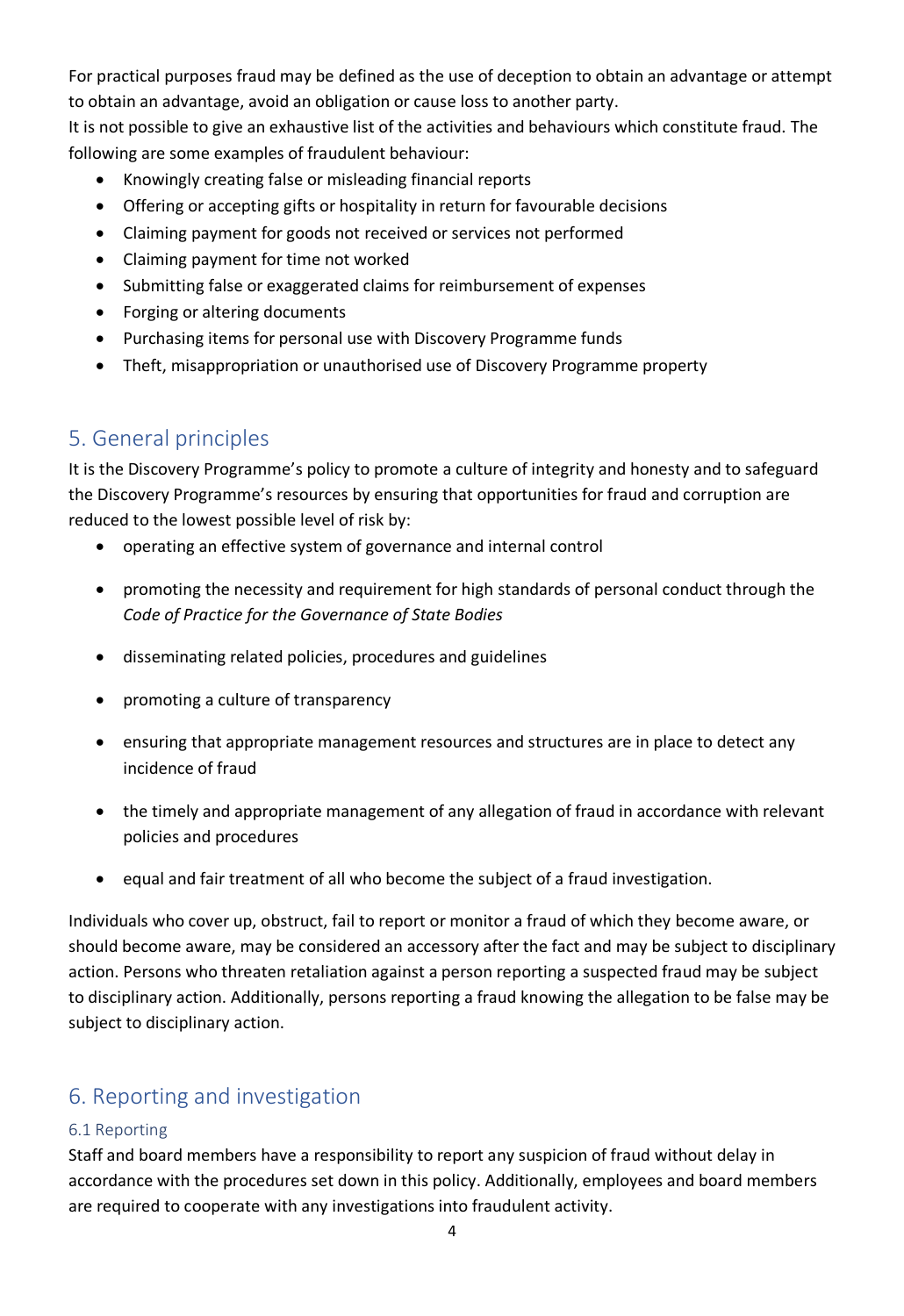The procedure for making an allegation is as follows:

- All complaints must be in writing, giving details of the alleged act(s).
- Complaints may, in the light of the seriousness of the matters raised, be referred immediately to the appropriate authorities, e.g. An Garda Síochána or the Comptroller and Auditor General (C&AG).
- Where, for any reason, the person making the allegation considers it inappropriate to refer the matter to the chief executive officer (CEO), material allegations can be made to the chairperson.
- The CEO/chairperson will respond to the complaint within five working days.

#### <span id="page-4-0"></span>6.2 Investigation

Any complaint will be handled with fairness, sensitivity and with respect for the rights of the complainant and the alleged perpetrator. Any investigation will be independent and objective, and at all times the principles of natural justice will be adhered to.

The procedure for investigating a complaint will normally be as follows:

- The CEO or nominated board member will initiate an investigation and set down a timetable and terms of reference for it. Qualified and expert persons external to the Discovery Programme may be invited to conduct or assist in the fact-finding investigation.
- The complainant and alleged perpetrator will be interviewed separately.
- Both parties may call witnesses.
- The investigator(s) may meet other persons whom they consider relevant.
- Both the complainant and the alleged perpetrator may be accompanied by a representative at the interviews if they so wish.
- Confidentiality will be maintained as far as practicable. Witnesses will be expected to respect the privacy of the parties involved by refraining from discussing the allegations with anyone.

It should be noted, however, that where an allegation of fraud is made it may be appropriate to report the matter to An Garda Síochána in the first instance.

#### <span id="page-4-1"></span>6.3 Post-investigation

On completion of the investigation, the investigator(s) will produce a written report. Both parties will be given a copy of the report and an opportunity to comment before the formal issuing of the report and before any final action is taken.

#### <span id="page-4-2"></span>6.4. Appeals

If either party is dissatisfied with the investigation process and/or its outcomes, they may make an appeal to the chairperson.

The reason and grounds for the appeal should be outlined in writing and forwarded to the chairperson within ten days of the formal issuing of the report. The appeal will be heard by the chairperson and/or members of board within ten days of the appeal.

The outcome of the appeal will be issued within ten days of the appeal being heard.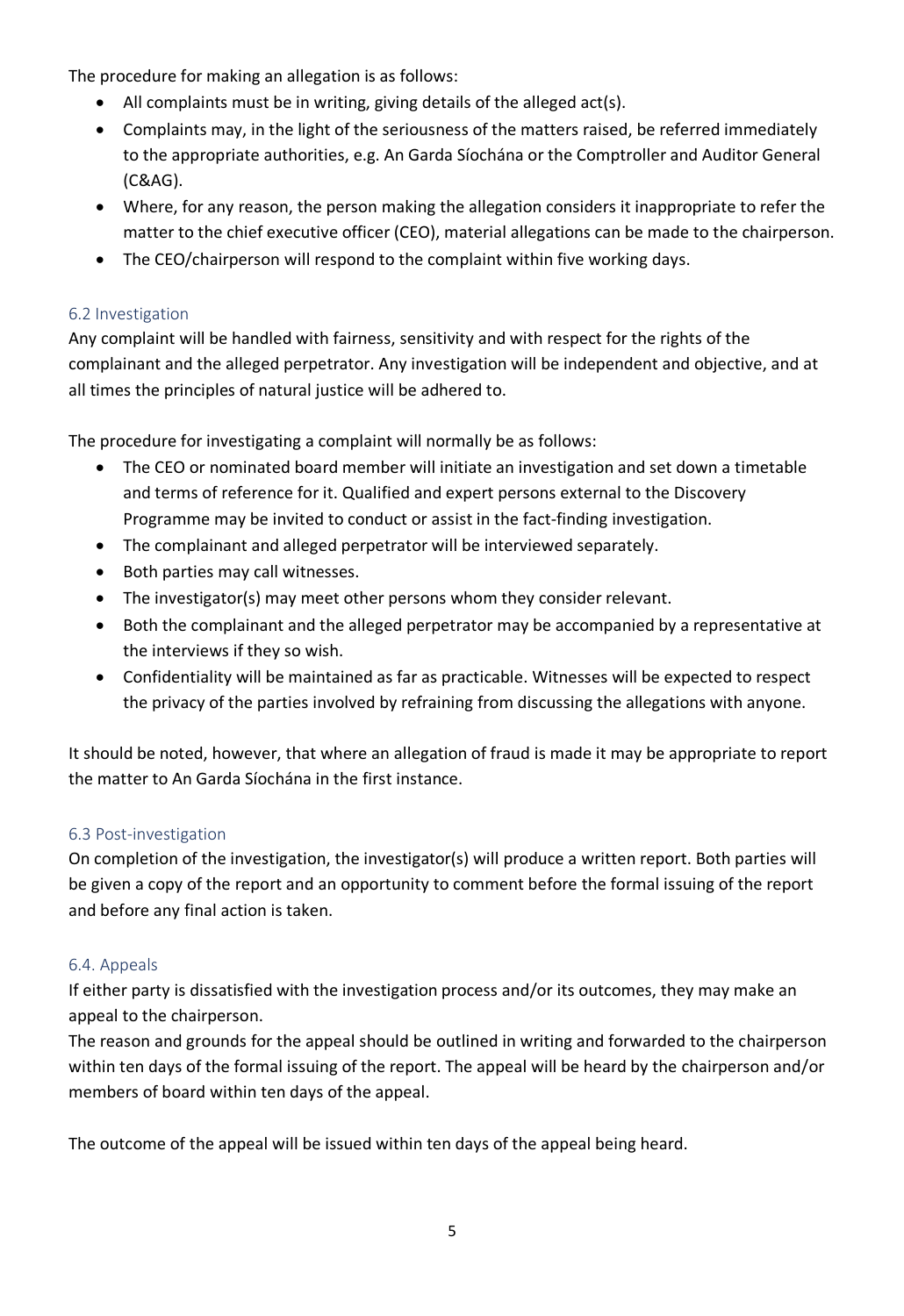#### <span id="page-5-0"></span>6.5 An Garda Síochána involvement

Nothing in this Anti-Fraud Policy shall preclude the direct reporting of suspected fraudulent behaviour to An Garda Síochána.

Where it is necessary for garda involvement, the internal Discovery Programme procedure may still be completed on the completion of a garda investigation. Any information relating to the allegation will be shared with the gardaí. Where the gardaí request original documents, copies of the documents will be kept by the Discovery Programme.

#### <span id="page-5-1"></span>6.6 Principles

Throughout the investigation the following will apply:

- The principles of natural justice will apply at all times.
- The principles underpinning the Discovery Programme's Disciplinary Procedure and Dignity at Work Policy will apply.
- In all cases, the individual or group against whom an allegation/complaint is made will be presumed to be innocent until evidence suggests otherwise.
- Matters relating to the investigation may not be discussed with anyone outside of the investigation process.
- Confidentiality must be upheld in so far as is practicable.
- All materials relating to the investigation and subsequent report will be retained as a closed file by the Discovery Programme for a minimum of six years.

# <span id="page-5-2"></span>7. Roles and responsibilities

It is the responsibility of the board to ensure that an appropriate Anti-Fraud Policy is in place and, through its Audit Committee, to monitor its implementation through periodic reports from the relevant member of the executive.

It is the responsibility of all employees to conduct their business in such a way as to prevent fraud occurring in the workplace. Employees must also be alert to the possibilities of fraud and be on guard for any indications that improper or dishonest activity is taking place. Employees have a responsibility to report any suspicion of fraud without delay in accordance with the procedures set down in this policy. Additionally, employees are required to cooperate with any investigations into fraudulent activity.

# <span id="page-5-3"></span>8. Annual reports

A confidential record shall be maintained of all allegations received and investigations carried out under this policy.

An annual report will be prepared and submitted to the board in relation to fraud allegations received in the preceding calendar year.